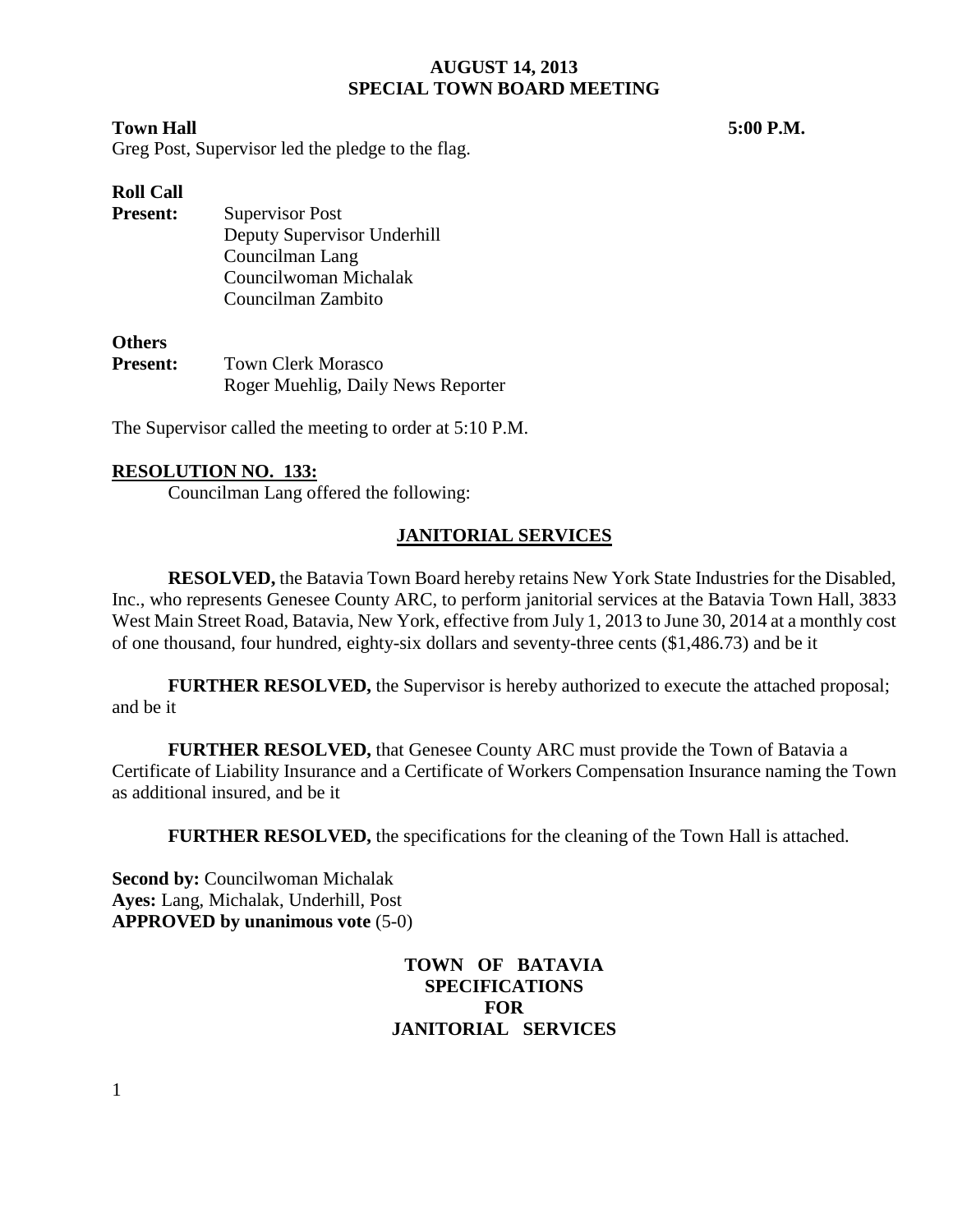**1. SERVICE LOCATION** - Batavia Town Hall, 3833 West Main Street Road, Batavia, New York, 14020

# **2. SERVICES:**

- a. Clean sinks, toilets and mirrors.
- b. Refill toilet paper, towel and soap dispensers. (Town to provide supplies).
- c. Empty wastebaskets; place trash in bags provided by the Town.
- d. Clean conference tables, lobby table, windowsills, baseboards, chairs, door trim and doors-so as to be free of dust and dirt.
- e. Vacuum all rugs and spot clean when necessary.
- f. Front lobby and bathroom floors to be kept free of dust and dirt, and proper finishes applied (as necessary).
- g. Sweep entrances.
- h. All windows with blinds are to be dusted bi-weekly and washed when necessary.
- I. Wash interior and exterior windows two (2) times per year; Spring and Fall. Clean all glass entrance doors and interior doors with glass weekly.
- j. Clean light fixtures (as needed).

k. Painted surfaces to be cleaned and free of fingerprints and black marks. Walls and ceilings to be free of cob webs.

# **3. SCHEDULE**:

 Services to be provided on a semi-weekly basis two (2) times per week on days and times agreed by vendor and Town, and with provision for holidays to be made on an occurrence basis.

### **4. CLEANING MATERIALS**:

Vendor will provide all cleaning materials necessary to provide the required services as specified above.

### **5. INSURANCE REQUIRED**: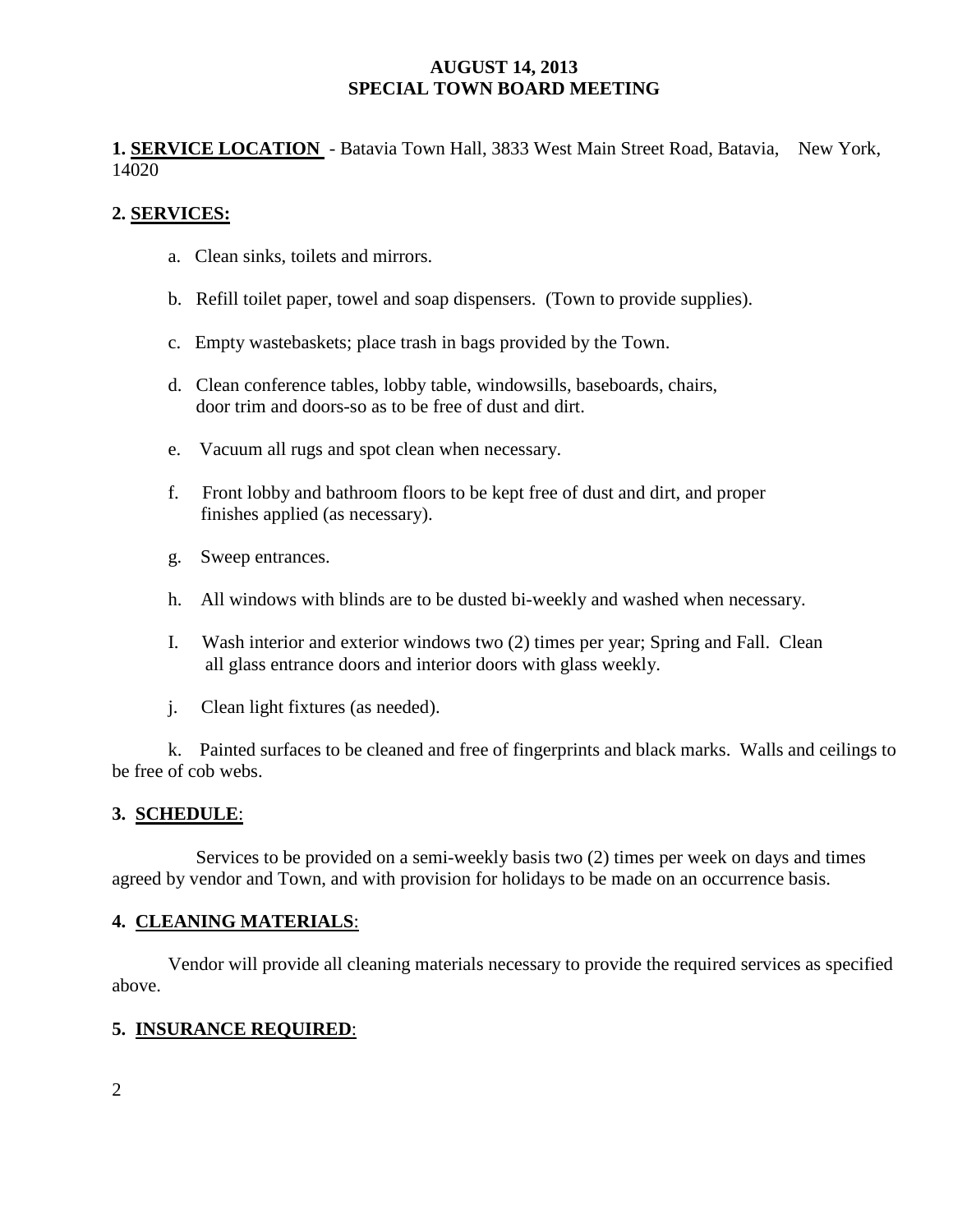Throughout the full term specified, the vendor is required to maintain, and provide evidence to the Town of a public liability insurance policy with a minimum three-hundred thousand dollar (\$300,000.00) single limit insuring the contractor (vendor) and Town for all operations performed under the agreement.

#### **6. TERM AND EFFECTIVE DATES**:

The term during which the specified services are to be provided is for a one (1) year period; effective dates are July 1, 2013 through June 30, 2014inclusive.

#### **RESOLUTION NO. 134:**

Deputy Supervisor Underhill offered the following:

# **RESOLUTION TO SUPPORT THE SUBMISSION OF A 2013 TRANSPORTATION ENHANCEMENTS PROGRAM GRANT**

**WHEREAS**, the New York State Department of Transportation announced the availability Transportation Enhancements Program (TEP) grant funding; and

**WHEREAS**, the TEP grant program provides up to \$2.5 million in grant funding for communities to implement alternative transportation projects; and

**WHEREAS**, the TEP grant program provides up to 80 percent of total project costs; and

**WHEREAS**, the Town of Batavia, in cooperation with the City of Batavia, desires to submit an application to construct a multi-jurisdictional trail between the City and Town;

**NOW THEREFORE, BE IT RESOLVED**, that the Town Board does hereby enthusiastically authorize submission of the Transportation Enhancements Program grant for a trail between the Town and City of Batavia.

**BE IT FURTHER RESOLVED**, that the Town Board authorizes the Town's share of the project to equal 25 percent of total project costs, exceeding the minimum 20 percent share, to show evidence of the Town's commitment to this project.

**Second by: Councilman Lang Ayes:** Underhill, Lang, Michalak, Post **APPROVED by unanimous vote** (5-0)

**Discussion:** The Supervisor explained that this grant will provide for development of a hiking/biking trail outside of the State Highways. It will run from Seven Springs Road to the City of Batavia. The Town has received many letters of support for this project.

# **RESOLUTION NO. 135:**

Supervisor Post offered the following: